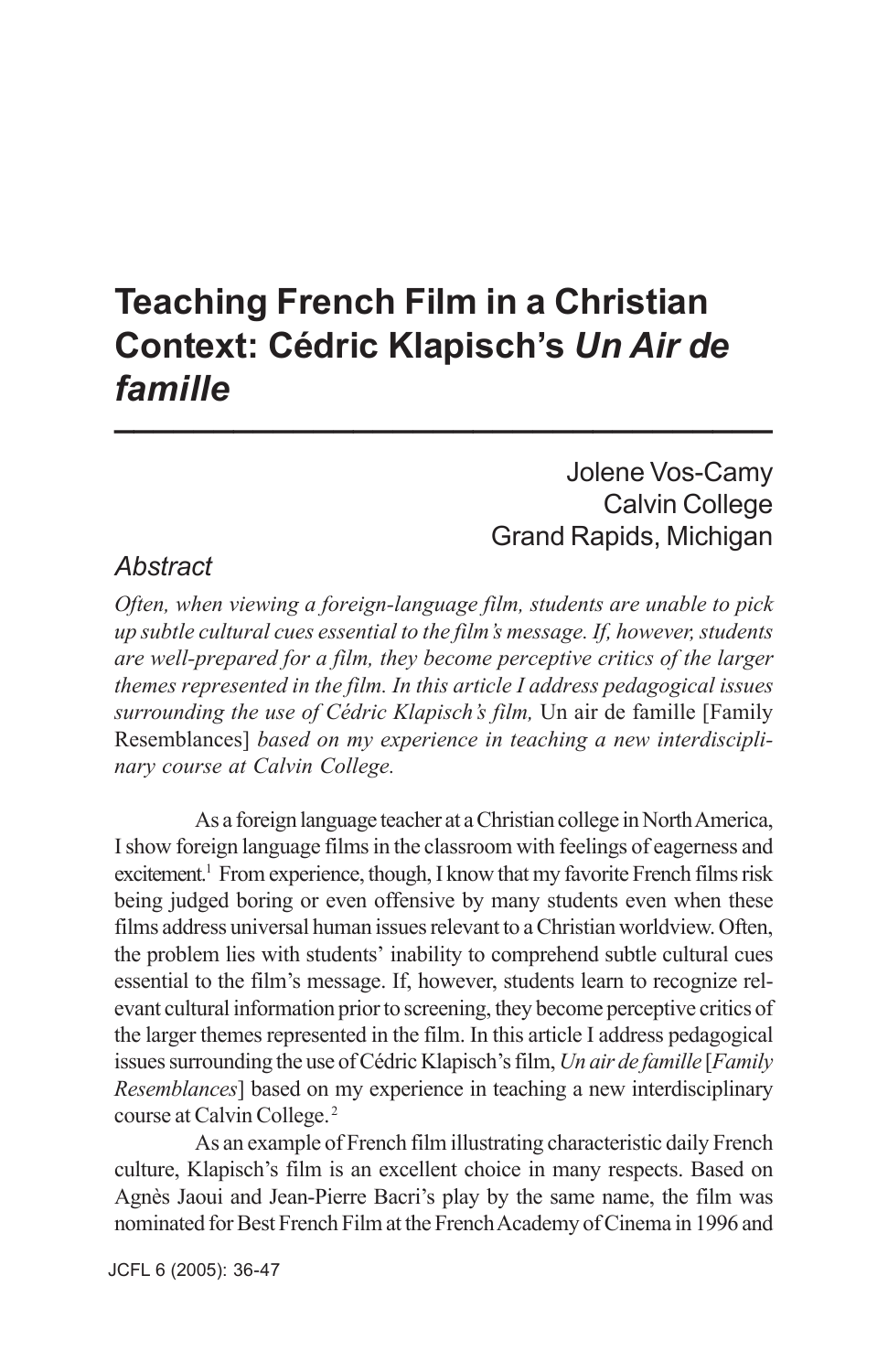won the Best Screenplay award as well as the Best Supporting Actress and Best Supporting Actor awards. The French public generally loved the film, in part because it portrayed a familiar scene of family conflict and resolution, all with particularly French humor. The film's characters include Maman, the mother of three adult children, Philippe, Henri, and Betty. Philippe is married to Yolande, and has two sons of his own, Henri is married to Arlette, and Betty, the youngest and only daughter, is still single at age 30, much to her mother's chagrin. Finally, in the film, there is one last main character, Henri's sole employee, Denis. Though he seems at first uninvolved in the family dynamics, Denis takes on a pivotal role as an exterior force for change within the family. From a Christian perspective the film is rich in themes of the Fall and Redemption in its portrayal of a dysfunctional but close-knit family. Nevertheless, the film tends to remain opaque for North American students ignorant of French culture.

Films are not transparent carriers of culture. That is to say, a filmmaker's target audience is rarely a foreign language classroom. Rather, the filmmaker typically assumes that the audience is already familiar with the cultural context depicted on the screen. For non-native students watching the film, it is essential to have some pre-knowledge of customs in order to fully appreciate the film, the illustrations of culture that it contains, and the implications of those illustrations in a Christian perspective. Indeed, there is a current in foreign language education that emphasizes the need to increase the role of cultural knowledge in language learning. Michael Byram, for example, includes "sociocultural competence" in his list of competences necessary for a language learner to interact successfully in a foreign language.

The problem of students misunderstanding the content of a foreign language film was especially pertinent in my teaching a newly instituted interdisciplinary course required of all first-year students at Calvin College.<sup>3</sup> The course, titled "Developing a Christian Mind" (DCM), has a threefold goal. First, the course has as its purpose to introduce students to "the central intellectual project of Calvin College" (*Catalog for Interim*, 2004) which is, according to the college's mission statement, that "through our learning, we seek to be agents of renewal in the academy, church, and society" (*Calvin College Mission Statement*). Secondly, the course promotes the development of a Christian worldview. And thirdly, the course encourages "a faith-based engagement with culture" (*Catalog for Interim*, 2004). All DCM sections share common readings and plenary lectures that address these goals from the perspectives of various disciplines while each individual section explores in greater depth a topic of special interest to the professor. My section of DCM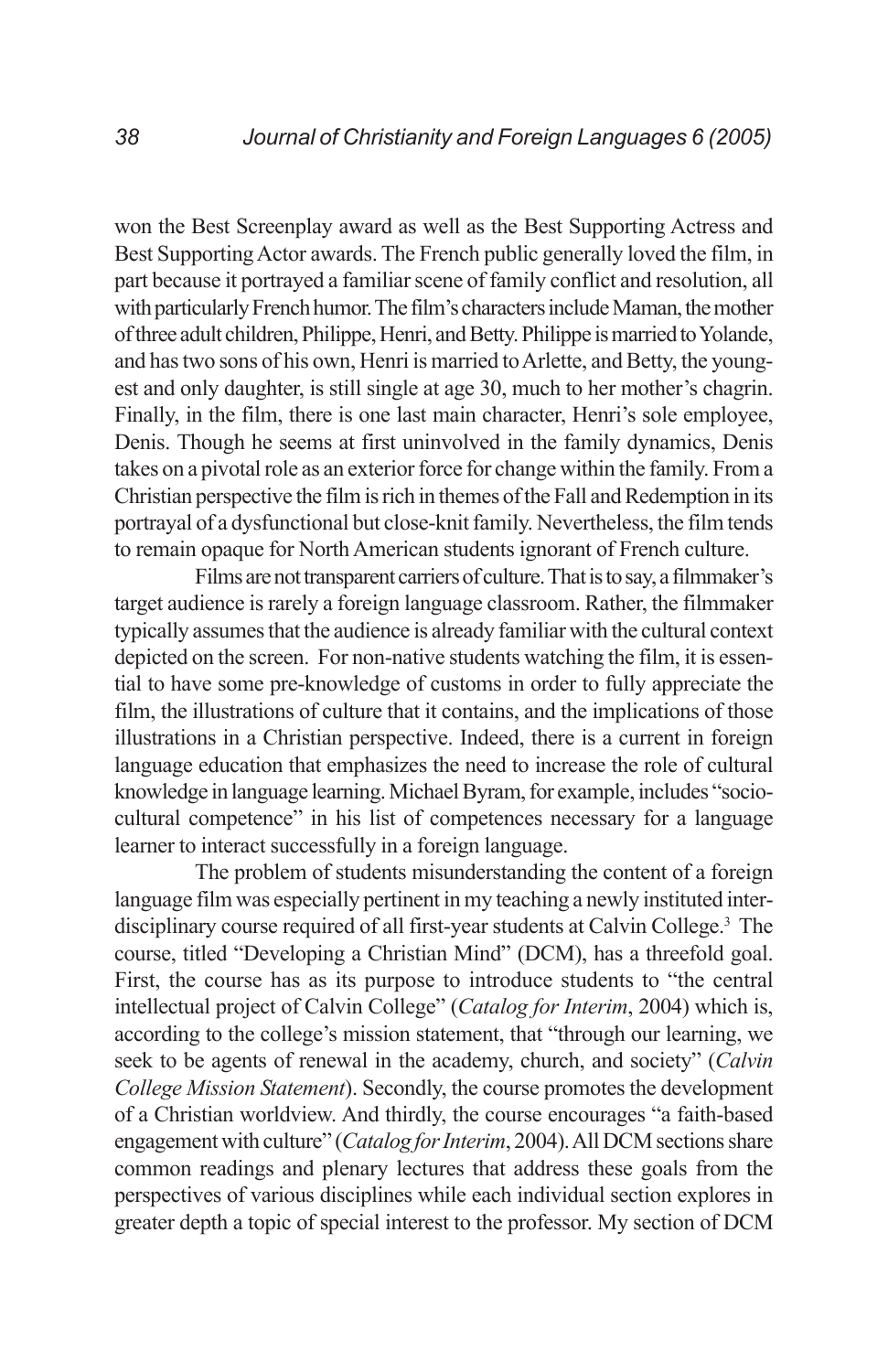had as its theme Christian perspectives on French society and culture. Based on my experience in teaching the course in 2003, I placed greater emphasis on preparing students for the films we viewed in class when teaching the course a second time in 2004.

Though the DCM course is always taught in English, the issues surrounding the use of films as illustrations of culture are similar to those in a lower-level foreign language course in that students typically have very superficial knowledge of the target culture. I chose *Un Air de famille* as an introductory film and example of French culture both times I taught the DCM course because Klapisch presents an ordinary middle-class family having their weekly get-together over a meal. Most French can easily identify with this very common family tradition. The setting of the somewhat lackluster family-run neighborhood bistro that serves as a place of social gathering is also a familiar one in France. From a Christian perspective, the film fits in very well with the Christian worldview that we elaborate in the DCM course as the director's main interest lies with the family's relationships, their dysfunction (symbolic of the Fall) and their moments of hope (Redemption). In an interview in which he talked about two of his best known films, *Un Air de Famille* and *When the Cat's Away,* Klapisch underscored his interest in family relationships, both literally and loosely defined:

> Both films explore the theme of families, whether it's the family you're born in, or the family you create. In a way all of my films have looked at the question of how a person exists in relationship to a group (Lucia, 2).

These themes provide excellent opportunities for cultural and religious discussion in the classroom. Still, I found that my students were much more successful in grasping the universal human elements of the film the second time I taught the course, largely due to better preparation and guidance in understanding cultural norms.

With little pre-knowledge of French culture, North American students watching the film are unable to distinguish between banal examples of every day life in France and significant lapses in family etiquette that appear so obvious to a French audience. Yet, when students have read a text such as Polly Platt's well-known culture guide, *French or Foe*, or Jean-Benoît Nadeau and Julie Barlow's *Sixty Million Frenchmen Can't Be Wrong*, they begin to notice many of the cultural markers essential to understanding the personal dynamics between characters. For example, the lack of smiling in the film be-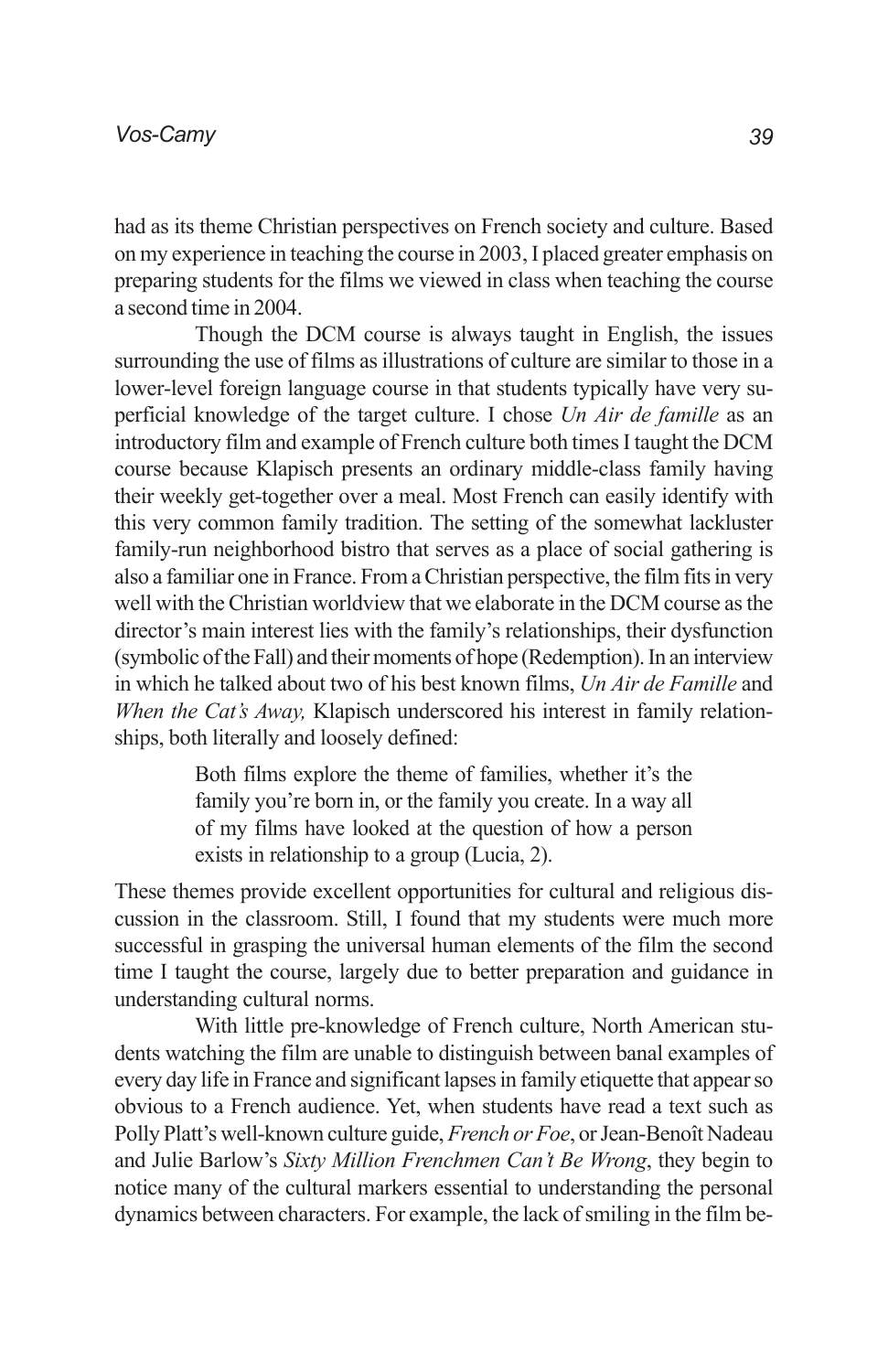comes less threatening when students have read a section of Platt's chapter "Six Codes: Rudeness is in the Eye of the Beholder" which explains that the French smile when they have reason to, but tend not to wear the banal friendly look that North Americans do. In a second example, students are much less admiring of Philippe, the most financially successful character, if they have read Nadeau and Barlow's chapter, "Private Space," in which the authors explain that the French "don't actually hate [money], but it is considered a vulgar topic of conversation. No class in France earns more general disdain than the one that dwells on money: the *nouveaux riches*" (Nadeau and Barlow, 37). Philippe well illustrates the lifestyle of the *nouveaux riches* as his favorite topics of conversation are how much money he makes, how many secretaries are needed to keep up with his work, and his television interview on that day's evening news. With this cultural knowledge, students realize that, contrary to North American expectations, Klapisch is portraying Philippe in a negative light by having him vaunt his wealth and influence.

In order to understand the plotline of *Un Air de famille*, one must be aware of distinct power relations that can be identified within the family. As Platt writes, "Like the government, like big business and industry, French families are pyramids of strict hierarchy" (Platt, 131). In this particular family, Maman, as matriarch, commands the most respect. She left her unambitious husband sometime in the past and she now identifies herself most closely with her favorite son, Philippe. Philippe has succeeded in the capitalistic and consumeristic part of society as he holds a high position in his company, he is married to a dutiful, submissive and pretty wife, and he has two sons, all markers of success in more traditional circles of French culture. For the most part, the other family members accept Maman and Philippe's opinions defining their roles within the family hierarchy. Yolande, Philippe's wife, has a low rank in the hierarchy as Maman and Philippe view her as mainly a complement to Philippe's success. Henri, the other son, is considered a failure by Maman, Philippe and Betty, though Betty's opinion changes in the course of the film. Henri has taken over the bar from his father and for much of the film he seems doomed to follow in his father's footsteps as the official family loser. In fact, as the rest of the family finds out in the course of the film, Henri's wife Arlette has chosen this very evening to leave him, much as Henri's mother left his father years before. Henri therefore shares none of the financial success of his brother, he cannot control his wife, and he has no children, only a sickly old dog that never moves. Arlette, his wife, never appears on screen, and her relationship with the other family members remains somewhat ambiguous. At the same time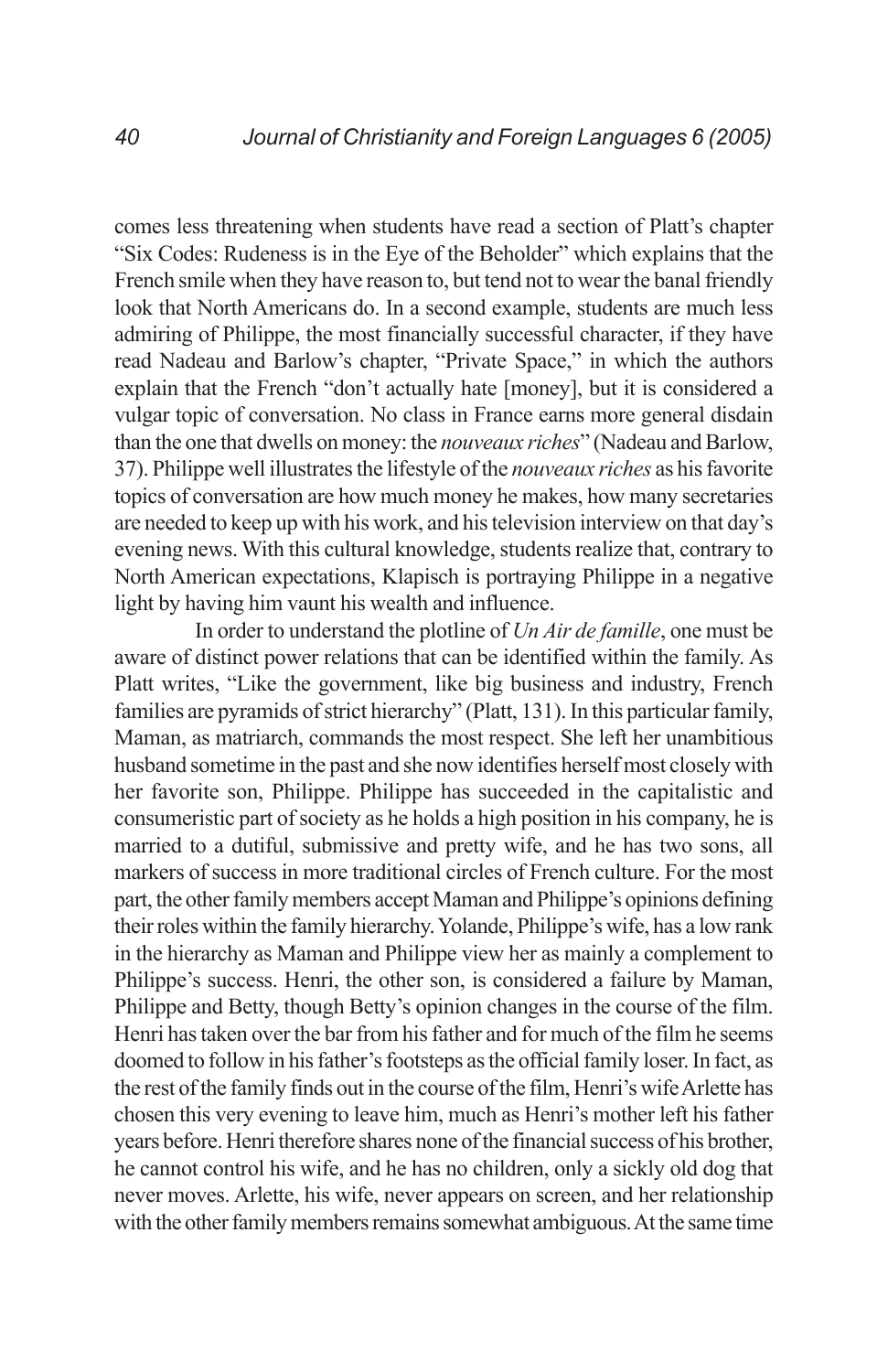it is reasonable to assume that her marriage to the loser of the family likely puts her in low esteem in the eyes of the family matriarch. Like her brother Henri, Betty falls quite low in the family hierarchy, though she is less aware of her status than is Henri. When Denis quizzes her as to how she fits in the family, she answers, "les filles, ça ne compte pas, c'est compté différemment" ("girls don't count; they're rated differently" [my translation]). Finally, Denis falls at the very bottom of the hierarchy since not only is he a simple bar employee and therefore excluded from the family, he is also Henri's employee, that is to say, employed by the loser of the family.4

These relationships are illustrated in the small gestures of daily life in the film. For example, in the opening scenes of the film, Philippe drives up to the bar in his car with his mother riding in the front passenger seat and his wife, Yolande, sitting quietly in the back seat, a location symbolic of her secondary status. When exiting the car, Philippe immediately opens the car door to let his mother out but ignores Yolande. The fact that he does not open the car door for his wife, or later, that he enters the bistro ahead of her and then does not offer her a chair even though he does for his sister Betty, are blatant signs of his lack of respect for his wife, although North American students may not notice if they have not read Platt's discussion of the "battle of the door." As she explains,

> In France, a door in front of you, approached in tandem or group, is not to be swept through first just because you got to it first. It's a test of your savoir-faire. Like the formula you use for signing a letter, which depends on who you are and what rank and sex, and to whom the letter is addressed, and their rank and sex (there are 38 choices), you must consider who else is approaching the door with you and their rank compared to yours, and their sex (Platt 35).

Philippe violates the protocol that, as Platt goes on to demonstrate, has been in place in France since the days of Louis XIV and his court at Versailles. In another example of quotidian French etiquette, Maman lets Henri and Betty know that they are very low on the familial totem pole when she enters the bar and sweeps past them on her way to the bathroom, not taking the time to greet them properly with double-cheek kissing. Upon returning, she first greets the dog and then Betty, but completely forgets Henri who is left feeling ridiculous and excluded.5 Both Platt's and Nadeau and Barlow's guides emphasize the importance of the *bonjour/au revoir* ritual in French culture. For the French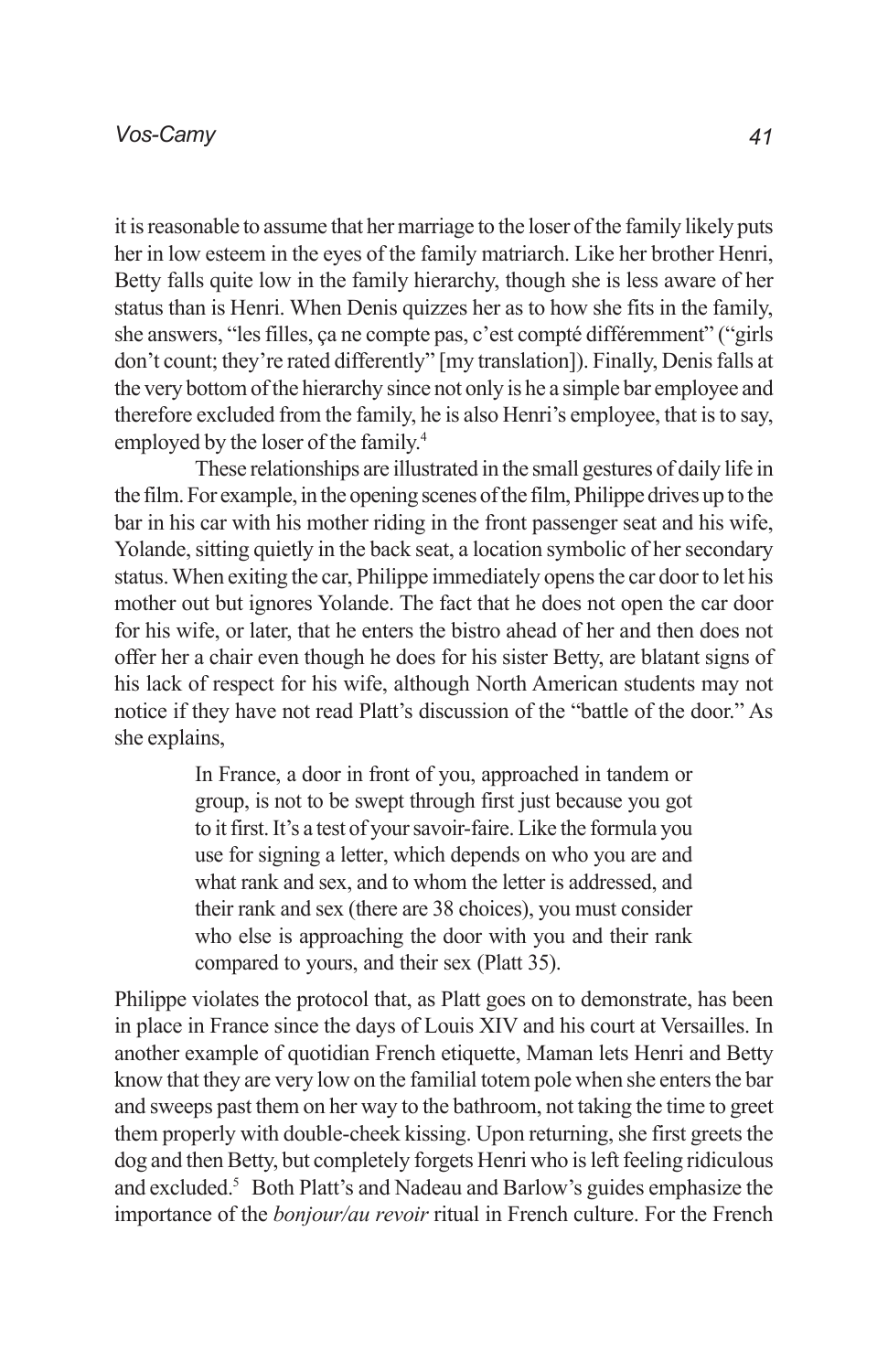viewer, these details are clear displays of the characters' attitudes towards each other but I have found that my students are initially much less aware of these dynamics.

These familial relationships in the film are not static, however. Using black-and-white flashbacks, Klapisch shows that the family knew happier times in the past. These flashbacks first show three young children running into their parents' bedroom to wake them in the morning, opening the curtains to let the daylight stream in. This first flashback is Eden-like, as the children joyfully jump on the bed with their parents and the soundtrack plays Dalida's "Comme Prima," Italian for "as before." Later in the film, Klapisch shows the continuation of the same flashback with the same soundtrack, but this time evil enters into the picture and disrupts the paradisiacal scene as inevitably in the course of the family horseplay one of the children gets hurt. It just happens to be Philippe, and Henri is blamed. The father promptly slaps and scolds Henri and the camera lingers on the father punishing the cringing child. As Denis points out later, Henri seems to have been assigned his role of loser and scapegoat early on by the rest of the family.

Klapisch's film coincides well with a Christian perspective in his portrayal of the characters and their development. For example, the flashbacks may be understood allegorically, with an original state of perfection followed by the entry of evil, or more historically, where the family lives in a fallen world and evil eventually emerges to undermine the family idyll.<sup>6</sup> Furthermore, the film clearly develops the theme of redemption and renewal within the family. Though Philippe is apparently the model son, it is soon evident that he is egotistical, he cares little for the well-being of his wife and he probably is cheating on her. Indeed, the humble Yolande even protests to Philippe that "quand tu rentres tous les mardis à trois heures du matin, je ne te fais pas de réflexions, moi" ("when you come home at three in the morning every Tuesday, I don't complain to you" (my translation)). Henri, on the other hand, seems at first viewing to be crude, unlikable, sexist, and well-deserving of his fate of abandoned husband. First impressions are deceptive with him as well, as he actually has a very congenial relationship with his employee, Denis, and proves capable of kindness, humility, and self-reflection. Indeed, his relationship with Denis shows that he is capable of those qualities necessary to improve his relationship with his estranged wife. For example, even though Henri is Denis's boss, he insists on making Denis his dinner in the evening after work, a fact that surprises the rest of the family and anyone familiar with French social hierarchy. Whereas Philippe's character does not evolve much through the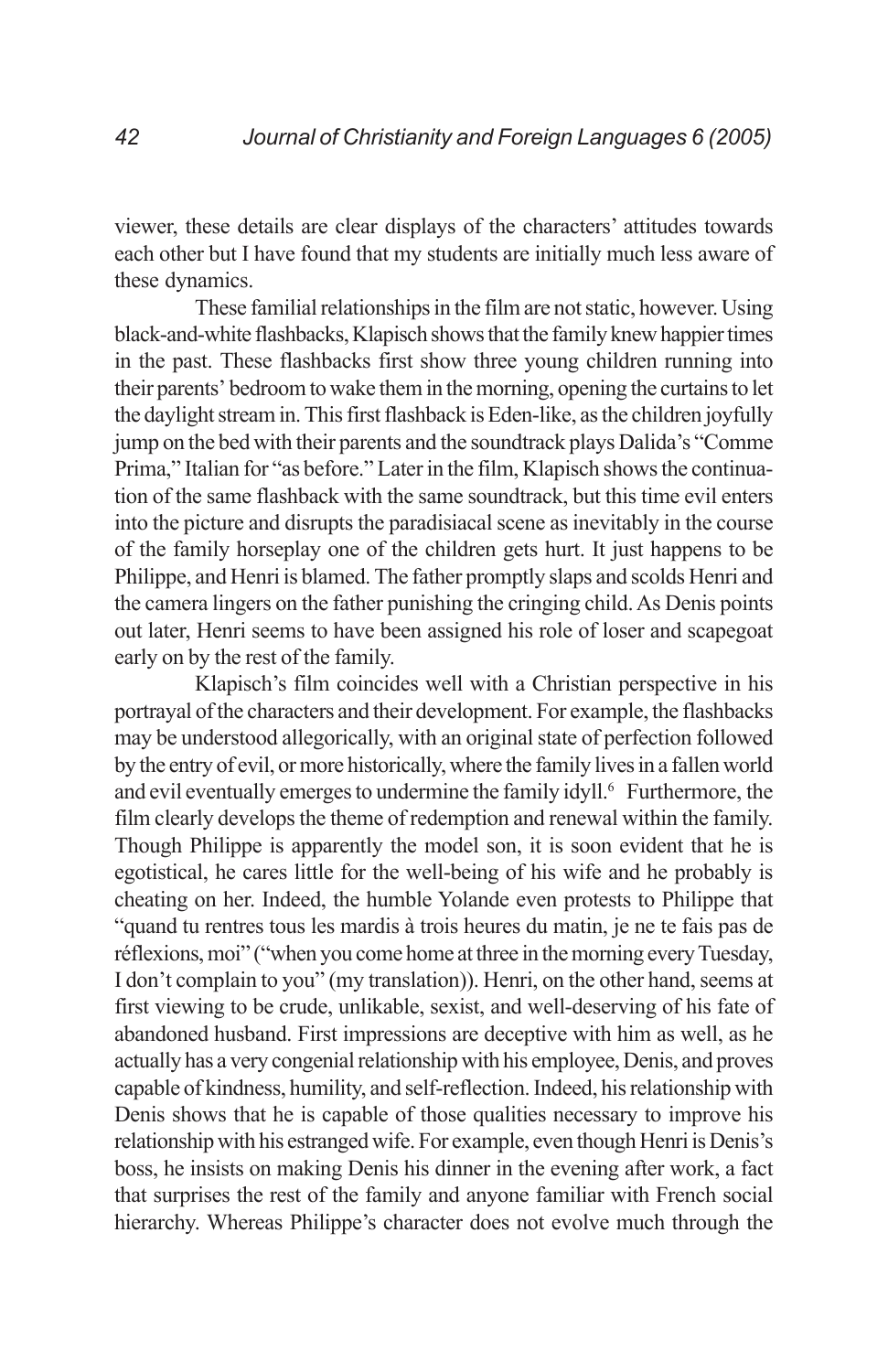course of the film, Henri's character changes much as he deals with the blow his wife has dealt him. In the end, he takes Denis and Betty's advice to apologize to Arlette even though Maman, the respected matriarch, plainly states that she would never do such a thing since apologizing is such a humiliating action. Here, the film clearly shares some ideals with Christianity as the act of apology, though shown to be difficult, ultimately bears fruit in the conclusion of the film when Arlette calls Henri to tell him that she appreciated his apology. The film closes with Henri telling Arlette that he can and will change for the better, thus giving promise of resolution to the couple's conflict.

It must be noted, nonetheless, that viewing the film from a perspective other than Christian can lead to different conclusions as to the importance of Henri's act of apology. Martine Guyot-Bender, who writes an article from a feminist perspective in which she focuses on the power relationships of the sexes in the film, draws a much more pessimistic conclusion from the film's portrayal of Henri's character:

> Et si Henri accepte quelques infimes compromis pour qu'Arlette réintègre le foyer conjugal, la promesse que se fait la famille au moment de se séparer de se revoir « vendredi » ainsi que l'agressivité qu'Henri retrouve comme une capitulation, indiquent que personne, dans cette famille imaginaire, n'a tiré de leçon des drames de la soirée. Personne, sauf Betty qui brise le moule en substituant au « à vendredi » rituel un vague « à un de ces jours ». [And if Henri accepts a few miniscule compromises so that Arlette will come back home, the promise the family makes as they take their leave to see each other again "Friday" as well as the aggressiveness that Henri comes back to as though surrendering, indicates that no one in this imaginary family has learned any lessons from the drama of the evening. No one except Betty who breaks the mold by substituting a vague "see you sometime" to the ritualistic "see you Friday. (my translation)] (Guyot-Bender, 73-74).

Guyot-Bender essentially downplays the whole act of apology and Henri's ensuing goals for becoming a more considerate husband, preferring to see Henri's actions as ultimately self-serving. That is, in Guyot-Bender's opinion, if Henri is able to regain his wife quickly, he will not undergo the social humiliation of abandonment. Guyot-Bender judges Henri's temporary lapse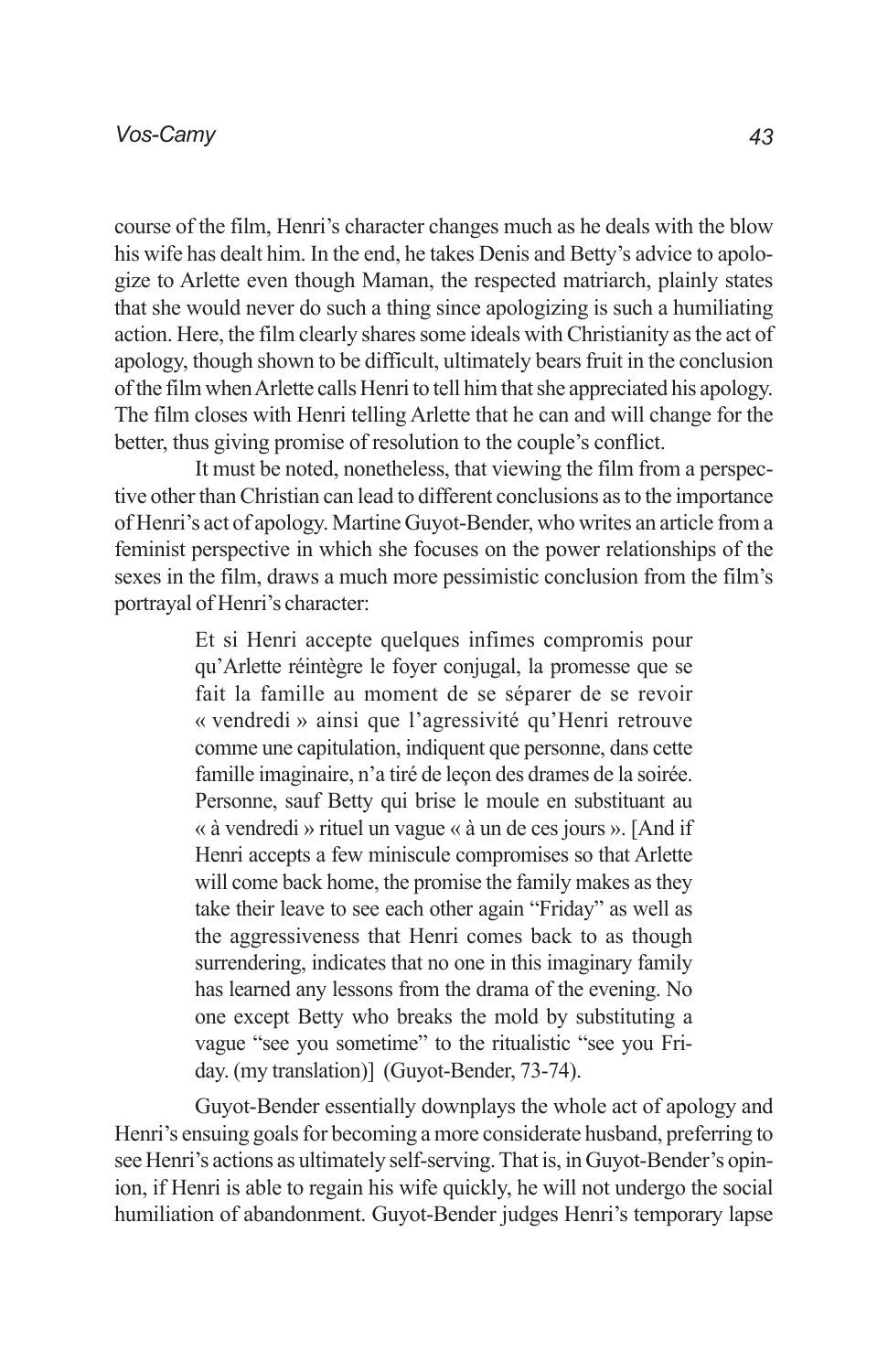into his old ways of relating aggressively when speaking to his wife on the telephone as indicative of his inability to change. Guyot-Bender's feminist approach in her interpretation of the film causes her to focus solely on the battle of the sexes with male oppressors and female victims. Her decision to ignore the signs of hope manifested in Henri's character supports her conclusion that the film illustrates the continuing "obstacle infranchissable à une véritable parité entre [les femmes et les hommes]" (insurmountable obstacle to a true equality between men and women) (my translation) (Guyot-Bender, 64) in French society because in doing so, she is able to very neatly place Henri among the "bad guys." In my opinion Henri's character is more complex. Though he is clearly a male chauvinist and terribly sexist to the point of caricature when, for example, he makes comments on his preference for women tennis-players in skirts rather than in shorts, he does at the same time show signs of kindness, humility and desire to change especially in the second half of the film. I argue that the film demonstrates the effort it takes for a person to change. It is not realistic for Henri to have the ability to change his manner of relating immediately. In the play, spectators are left with less certainty of Henri's attitude towards his wife because the stage curtain comes down just after Henri answers the ringing phone and realizes that Arlette is on the line. Playgoers must imagine their subsequent conversation. The film more clearly portrays hope since, under Klapisch's direction, the final scene is extended beyond Henri's picking up the phone and viewers witness Henri assuring Arlette that he will change, even giving her concrete examples of how their life together will improve. The film shows that, in spite of his outbursts of frustration, Henri makes his way as best he can in the unfamiliar territory of treating his wife with respect, beginning with the act of apology.

Denis, the character with the least social standing in the film, actually is the most perceptive, thoughtful and self-reflective person in the group. Indeed, he is the most forceful agent of renewal and redemption in the film. In the opening scenes of the film, for example, Denis remarks to Betty that she only talks about Philippe, never about Henri. He is critical of her sisterly awe for this superficially successful brother, and as he points out, Henri is her brother too. This sets the stage for later remarks on Denis's part that help Betty to see how she has participated in the family's denigration of Henri his entire life. Betty, too, benefits from Denis's convictions when, in the final scenes of the film, he departs from his usual gentle ways and forcefully defends her from Philippe's incessant criticisms, allowing her the possibility of dignity in front of her family. In another example of redeeming, when the long-suffering Yolande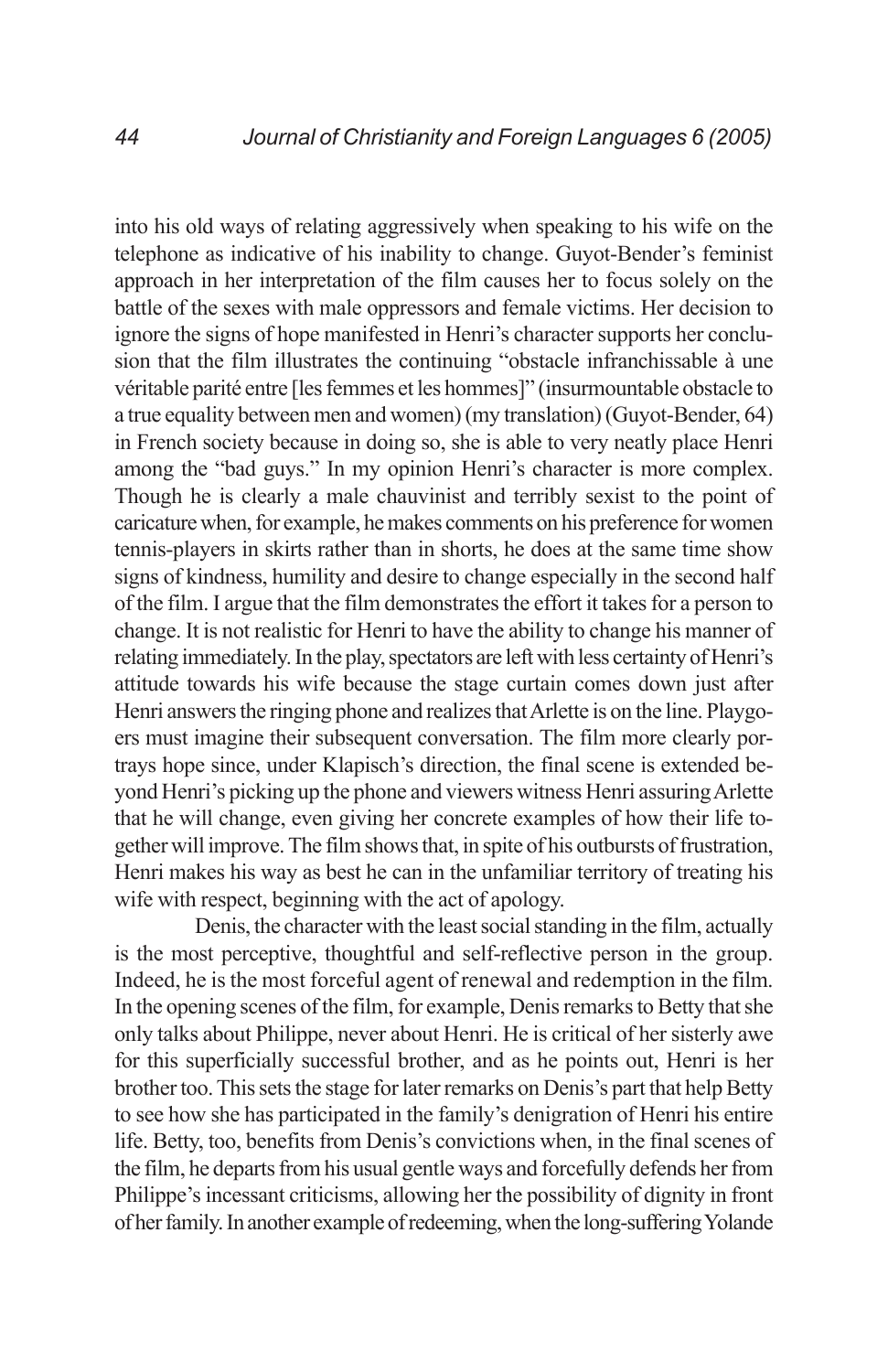wishes to dance on her birthday, but neither brother is willing to dance with her, Denis offers his hand and subsequently gives her the best birthday gift she could have wished for. She leaves the dance floor rejuvenated as she rejoins her morose husband. Significantly, Denis and Yolande dance to Patti Smith's "People have the power," the same song that Denis sings along to in the opening scenes of the film. Klapisch seems intentionally to link the song with Denis's role of uplifting downtrodden members in the family. In one of the verses of Smith's song she calls for a renewal of creation as she has seen in her dreams: "and the leopard and the lamb/ lay together truly bound/ I was hoping in my hoping/ to recall what I had found/ I was dreaming in my dreaming/ God knows a purer view/ as I surrender to my sleeping/ I commit my dream to you," with the refrain calling for action from all people: "I awakened to the cry/ that the people/ have the power/ to redeem/ the work of fools/ Upon the meek/ the graces shower/ It's decreed/ the people rule/ The people have the power..." (Smith, "People have the power"). In sum, Denis, the seemingly meek bartender, becomes the greatest agent for positive change within the family. He bears some resemblance to a Jesus figure, albeit quite secular, looking out for the meek and oppressed and giving hope for a renewed creation of sorts.

In conclusion, *Un air de famille* can be a very effective illustration of the family gathering as a fundamental element of French culture, an illustration which also embraces the virtues of humility, kindness, and gentleness so important to a Christian belief system. With the knowledge necessary for understanding cultural cues, students will realize that human experience may be defined in many different ways and expressed in many different languages around the world. And with a Christian perspective, students will perceive more easily those illustrations of the Fall and movements towards Redemption even when they are not labeled in overt Christian terms or contained in a familiar cultural context. Indeed, with adequate cultural preparation, students frequently wrote comments such as the following after having watched *Un air de famille* in class:

> "The film was very real... It contained powerful themes of love and redemption and broken family relationships. The cinematography was exceptional and it held so much tension! I really enjoyed the film for its character, humour and truth." (Student comments, DCM 2004).

With this type of feedback from students, I know that I have succeeded in sharing my enthusiasm for a foreign film and appreciation for its message.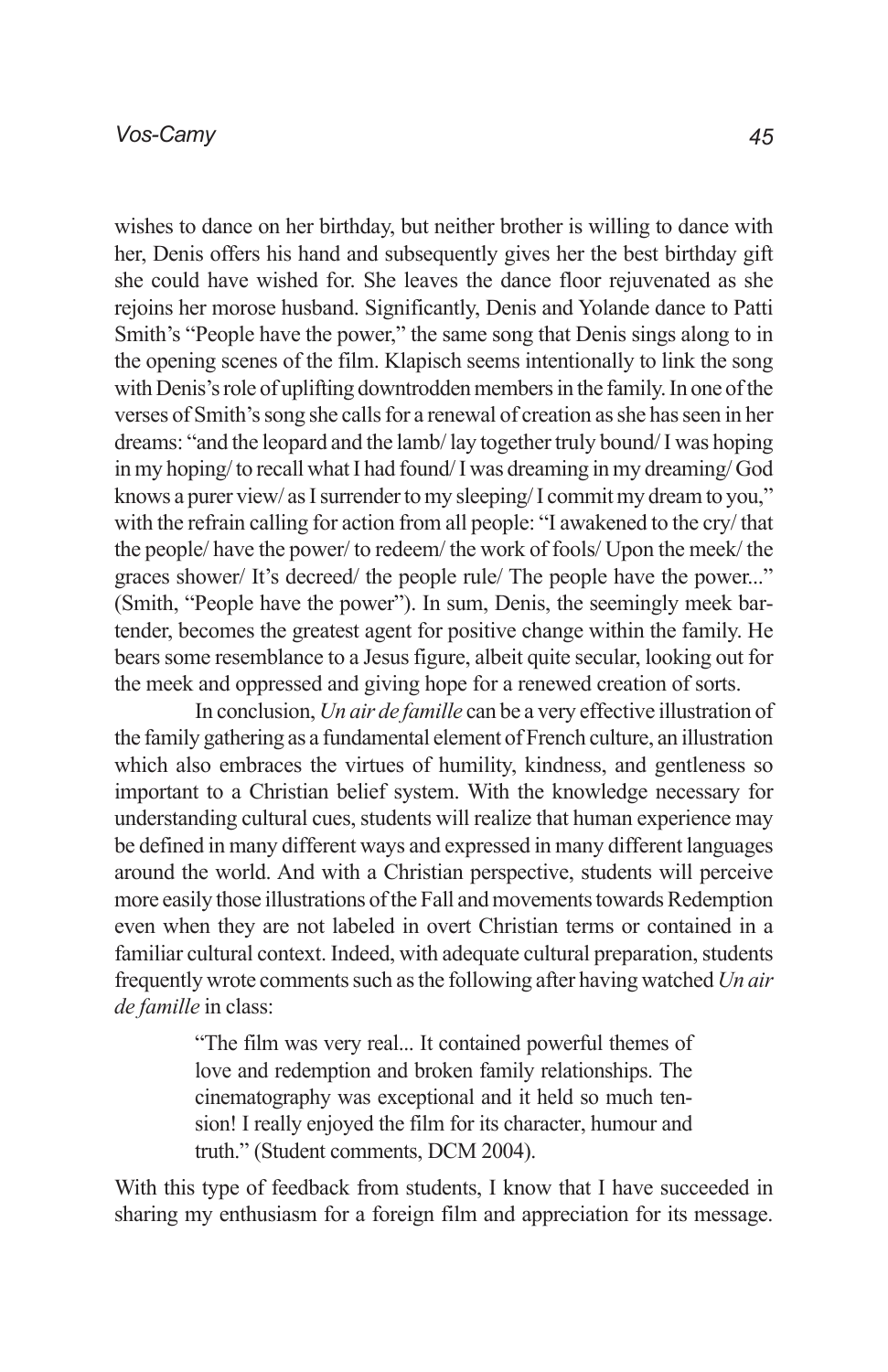These are the moments that make teaching a foreign language such a deeply rewarding experience.

## **NOTES**

1 I would like to thank Calvin College for granting me a summer Calvin Research Fellowship in the summer of 2004 which made the writing of this article possible. I thank also my husband Pierre for his invaluable contributions to the article.

2 Though there are many recently published books on Christian themes in film such as Roy Anker's *Catching Light, Looking for God in the Movies* (Grand Rapids, Michigan: Eerdmans, 2004) or Margaret Miles' *Seeing and Believing: Religion and Values in the Movies* (Boston: Beacon Press, 1996), I am aware of none that address possible Judeo-Christian themes in *Un Air de famille.* This film seems to have less international appeal than some of its French counterparts and I would hazard a guess that this is true in part because one must have a fairly good knowledge of French culture to appreciate its broader themes.

3 The Developing a Christian Mind course was offered for the first time at Calvin during Interim (January term), 2001.

4 The fact that Denis is excluded from the family mainly by Philippe and Maman (for example, in cutting Yolande's birthday cake, they do not think to include him but Yolande does) gives the final scene even more importance. At the end of the film, Denis and Betty leave the bistro together as a couple, and it is at this point that the other characters discover that Denis is Betty's mysterious "fiancé." Yolande and Henri are quite pleased at this discovery and she exclaims that this makes Denis her brother-in-law, and he is therefore Maman's son-in-law. Maman and Philippe are nonplussed by this news.

5 In the original play, the mother does kiss Henri in greeting, though the play notes do specify that the mother kisses both Betty and Henri "tout en parlant" ("all the while talking" [my translation]) (*L'Avant-Scène*, 956 (15 octobre 1994), 7). Her lack of interest in Betty and Henri is made clear with this scene.

6 Since Klapisch does not make his intentions known, nor am I aware of his religious beliefs, it is difficult to favor one reading over another. Agnès Jaoui and Jean-Pierre Bacri, co-authors of the original play as well as principal actors in the film, are of Jewish background though they avoid making overt references to this in their work. As Spira writes, "Si on les a souvent comparés à des Woody Allen français, ils ne font jamais référence à leurs origines juives dans leurs textes" ("Even if they [Jaoui and Bacri] have often been compared to French Woody Allens, they never refer to their Jewish origins in their texts" (my translation)) (Spira, 5).